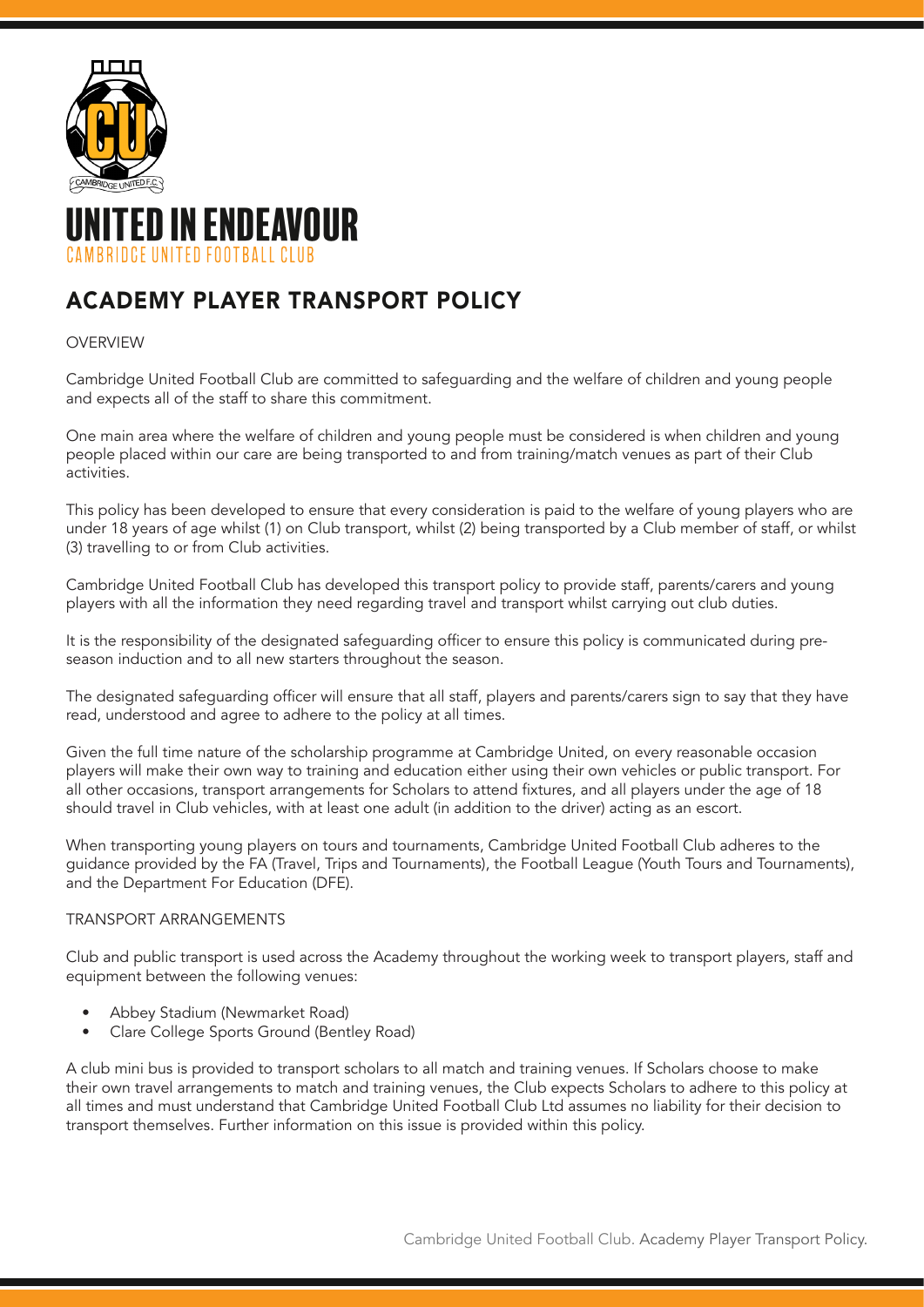### CLUB TRANSPORT

### Minibus

The club has a 17 seat minibus that is used to transport players, staff and equipment to training and fixtures. On occasions they are also used for tours and airport transfers. The minibuses are leased to Cambridge United by Ogilvie.

The Minibuses are maintained by Ogilvie. The driver of the bus will inspect the vehicle before travelling and the vehicles are checked monthly by a member of staff, who inspects:

- Tyre pressure and tyre wear
- Brake Fluid
- Screen wash
- First aid kit on board

During daily inspection or monthly inspection by members of staff – there is a vehicle checklist log available to report cleanliness, windscreen damage, damage to bodywork and general observations.

The vehicles are both issued with breakdown cover and fully insured for all intended to use which includes the transportation of young and professional players. Mini Bus information packs are stored within each vehicle to provide information to all drivers that must be read prior to the journey taking place. In accordance with the minibus insurance regulations, only staff over 25 years of age are permitted to drive the vehicles providing that the club gives them permission to do so providing they have the D1 driving licence. This does not include players. Cambridge United Football Club follows direction of the DFE regarding eligibility (departmental advice, updated: 26th April 2012).

When staff use the Cambridge United Football Club minibus for the main purpose of transporting young players there are the following requirements:

- Members of staff must have an enhanced DBS disclosure through the FA's registered body.
- Staff are required to notify the Academy Manager of existing or impending disqualifications or convictions.
- Staff are required to submit their licence for regular checks as requested by the club.
- Cambridge United Football Club must issue consent forms to the parents/carers of all players to obtain their permission to be transported in the club vehicle(s) or vehicles belonging to a third party transport provider. Parents/carers can withdraw their consent at a later date if they so chose and must do so in writing to the Academy Manager.
- In the event that a player goes on tour using the club minibus an additional consent form will be issued for each subsequent tour that player is invited on. (football league form T5 from tours and tournaments document)

#### EXTERNAL TRANSPORT PROVIDERS

There may be occasions when the club will use a coach company for example, for a tour or FA Youth Cup fixtures. Cambridge United Football Club have established relationships with reputable transport providers who understand the club commitment to safeguarding – therefore all companies used will provide a copy of their public liability insurance, provide qualified and DBS checked driver(s) and ensure that the vehicles used are safe and fit for purpose. The club administrator collates all the information for the external transport providers. Players are always accompanied by staff members when using this mode of transport.

#### REGULATIONS FOR STAFF TRANSPORTING YOUNG PEOPLE

Members of staff are not expected or asked to transport children and young adults in their private vehicles as part of their duties. Staff understand that circumstances may sometimes arise where at the discretion of the staff member 'the risk of not transporting a young person in greater than doing so' for instance: a late football fixture and the distance home is too far or dangerous to walk, or in the event of an emergency.

In the unlikely event that a member of staff feels that they have to transport a young person in their private vehicle because it is the safest or only option, they must as far a possible adhere to the following guidelines: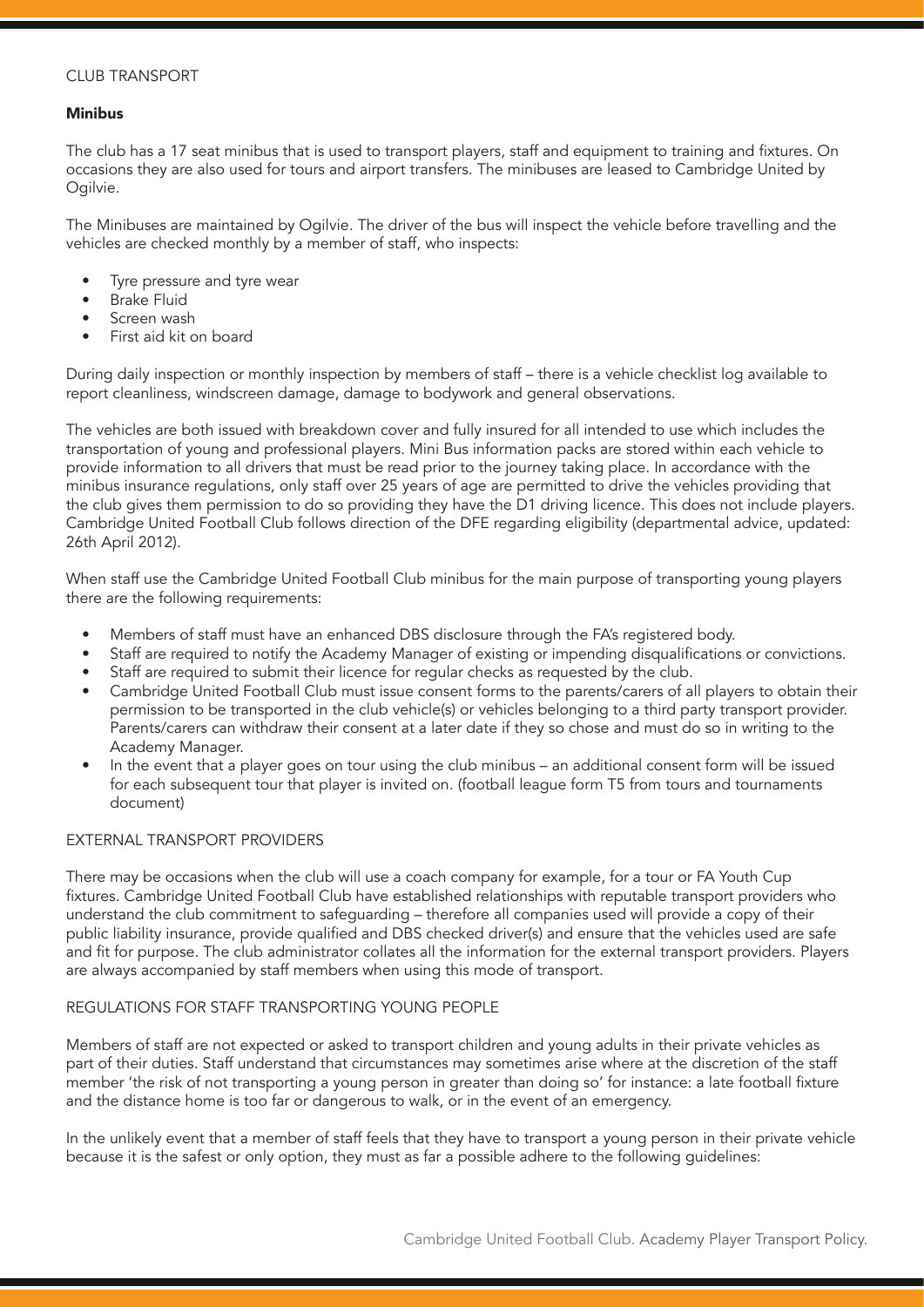- 1. Inform the designated safeguarding officer or Academy Manager of the journey, the reasons, any incidents that arise (immediately) and when the journey is complete.
- 2. Have an enhanced FA accredited DBS
- 3. Have a roadworthy and appropriate vehicle that is fully insured, taxed, MOT'd and generally fit for purpose. The club will not take any responsibility for any grievances arising from inadequate insurance or nonroadworthy vehicles.
- 4. Have permission from the young person(s) parents/carers
- 5. Have another member of staff present (if possible) or more than one young person to accompany one another.
- 6. Seat the player in the back seats of the car where possible.
- 7. Ensure all young people are wearing seatbelts and act appropriately for the duration of the journey.

When a member of staff is transporting a young player, they must understand that the safety and welfare of the child is their responsibility until they are safely passed over to a parent or carer.

Staff must be fit to drive and free from any drugs, alcohol or medication which may inhibit or impair their ability to drive. Their behaviour must be appropriate at all times. Any incidents that occur on the journey must be reported to the designated safeguarding officer as soon as possible.

When transporting young players, staff must adhere to all legal requirements such as not using mobile phones. They must also consider recommendations such as taking breaks whilst driving and being aware of the dangers associated with tiredness when driving.

Where possible, drivers should be accompanied by another member of staff when transporting young people as this may significantly reduce the risk of distraction, accident, injury or allegation of misconduct or abuse.

Staff are to inform all players to wear seatbelts. The responsibility for undertaking this task throughout the journey will subsequently lie with the passenger.

#### YOUNG PLAYERS USING CLUB TRANSPORT

Once travelling on club transport is confirmed the young players have a responsibility to ensure that they are well prepared and on time. Players should understand their personal responsibilities such as wearing a seatbelt and not participating in any high risk behaviour, for instance distracting the driver or disturbing their concentration. Players should not ask for or accept lifts from members of staff in private vehicles unless in exceptional circumstances. In such instances the advice given in the previous section Regulations for staff transporting young people should be adhered to.

Parents/Carers should never ask staff members to provide transport for their son in a personal vehicle. No parents/ carers are allowed to travel on any form of club transport unless there are serious extenuating circumstances – such as accompanying a child to hospital/home.

## PLAYERS ON LOAN/TRIAL/WORK EXPERIENCE

The Club has a responsibility to ensure that players engaging with the Club including those on trial, loan or on work experience adhere to the Transport Policy at all times, in line with procedures for registered Academy Players, for the duration of their time with the Club.

The Transport Policy will be communicated to players on trial, loan or work experience by the Head of Recruitment and Safeguarding Officer where applicable.

#### INFORMATION FOR YOUNG PLAYERS TRAVELLING INDEPENDENTLY (INCLUDING PUBLIC TRANSPORT)

Cambridge United Football Club provides mini bus transport to all Apprentices to both training and match venues. However, an Apprentice may decide to make independent travel arrangements, especially once they have passed their driving test. Cambridge United does not accept any liability for any damage or personal injury that occurs as a result of an Apprentice(s) choosing to travel independently, given that the Club provides transport for all Apprentices to all training/match venues. All Scholars driving must sign the 'Apprentice Independent Driving Form' if they intend to travel independently to training or match venues, and all Apprentices travelling as passengers must sign the Apprentice Independent Travel Consent Form, and obtain parental consent as documented within these forms, prior to travelling independently within another scholar's vehicle.